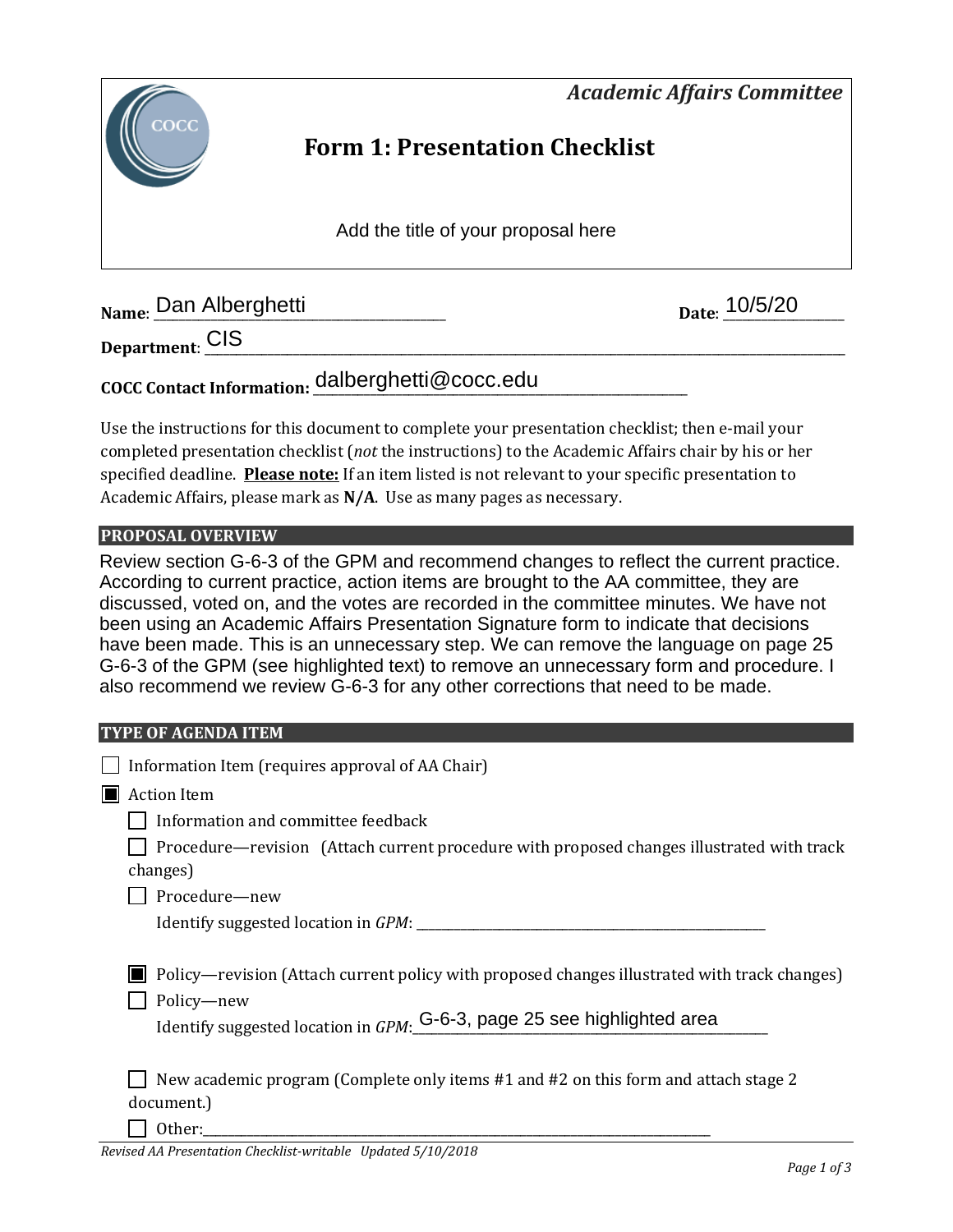| <b>BUDGET</b> |  |  |
|---------------|--|--|
| N/A           |  |  |

## **INSTRUCTIONAL REQUIREMENTS** N/A

## **OPERATIONAL NEEDS, CURRENT AND FUTURE** N/A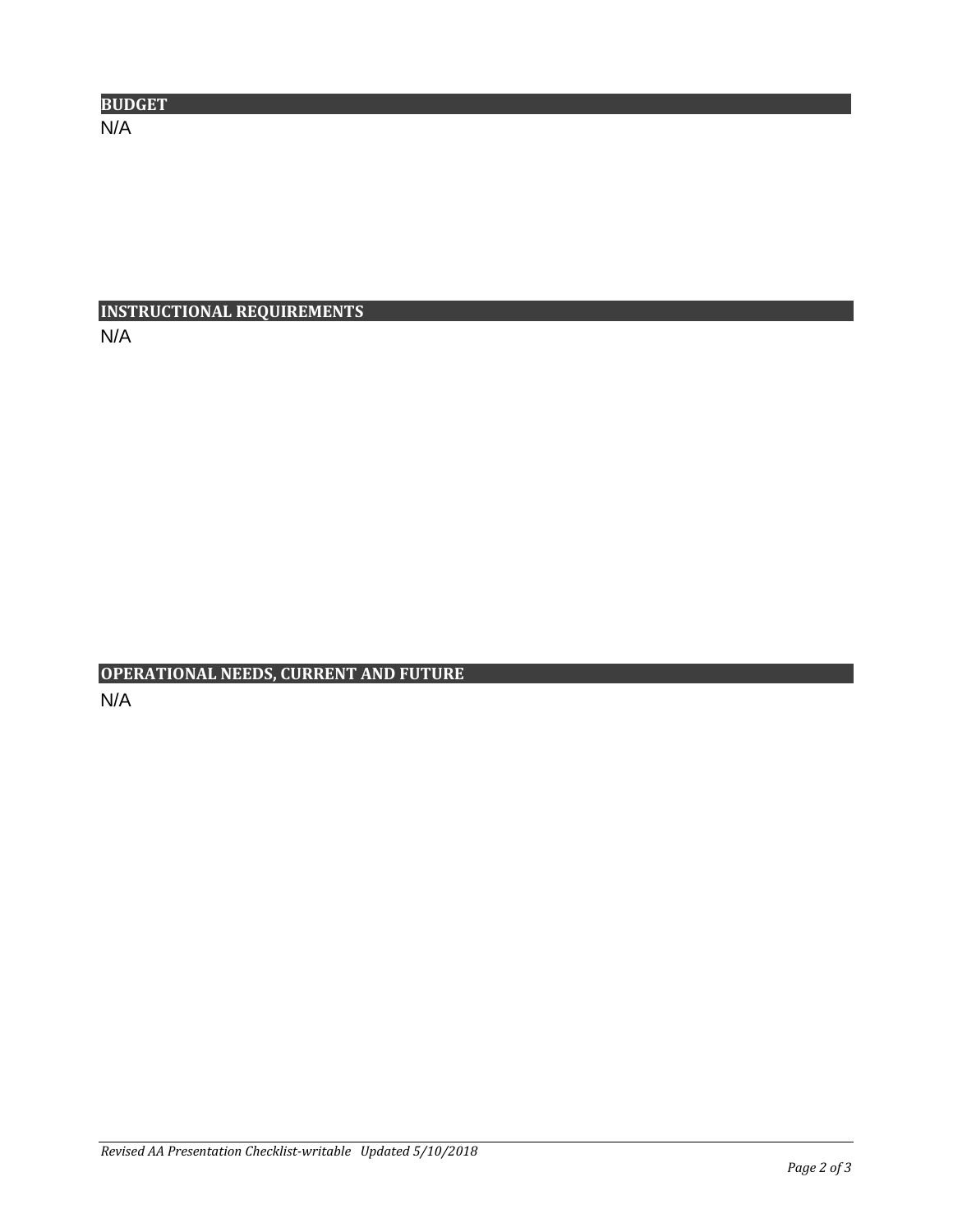$N/A$ 

**ANTICIPATED IMPLEMENTATION TIMELINE**

2 to 4 Weeks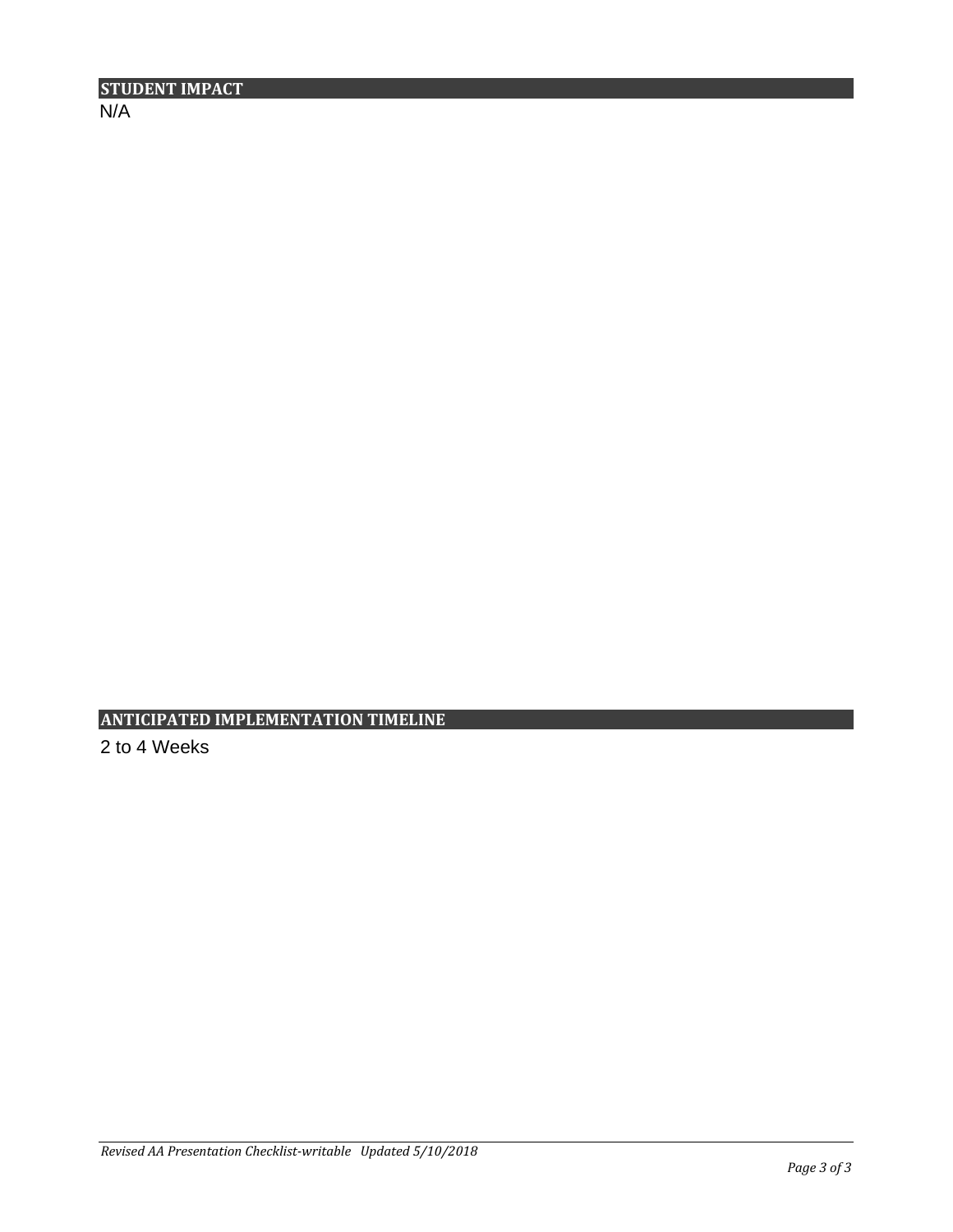## **Transition from Work Group to Committee**

| Position      | 19 | 20 | 21 | 22 | 23 | 24 | 25 | 2018-   2019-   2020-   2021-   2022-   2023-   2024-   2025-  <br>26 | -2026<br>27 |
|---------------|----|----|----|----|----|----|----|-----------------------------------------------------------------------|-------------|
| Administrator |    |    |    |    |    |    |    |                                                                       |             |
| Classified    |    |    |    |    |    |    |    |                                                                       |             |
| Faculty       |    |    |    |    |    |    |    |                                                                       |             |
| At Large      |    |    |    |    |    |    |    |                                                                       |             |

# G-6-3 Academic Affairs Committee (AAC)

CHARGE: The Central Oregon Community College Academic Affairs Committee advocates for instruction at COCC. This committee develops and recommends academic policy, facilitates and streamlines decision-making on academic issues, and facilitates communication across the campus community on academic issues.

Academic Affairs makes decisions within the parameters of the policy governance articulated by the COCC Board of Directors.

Primary Functions of Academic Affairs:

- 1. Coordinate long-range planning in curriculum and academic policy;
- 2. Set academic priorities that help shape budget decisions and allocations;
- 3. Act as the main clearinghouse/review committee for all instructional policy and procedure issues; specifically, those outlined in the academic policies and academic procedures sections of the GPM;
- 4. Keep informed on the Curriculum Committee and Learning Outcomes and Assessment Committee through reading minutes and/ or periodic updates, as appropriate for each committee;
- 5. Assure that curricular decisions, academic priorities, and instructional policies are held accountable to the mission of the College; and
- 6. Communicate decisions made by Academic Affairs to other campus groups.

#### **Membership, Voting Status and Terms**

| Faculty At-Large (1)                 | Elected by the Faculty Senate | Voting      | Two years |
|--------------------------------------|-------------------------------|-------------|-----------|
| Vice President for Instruction (VPI) | Automatic                     | Voting      | Standing  |
| Department Chairs Representative     | Appointed by Chairmoot        | Non- Voting | One year  |
| <b>ASCOCC Representative</b>         | Appointed by ASCOCC           | Voting      | One year  |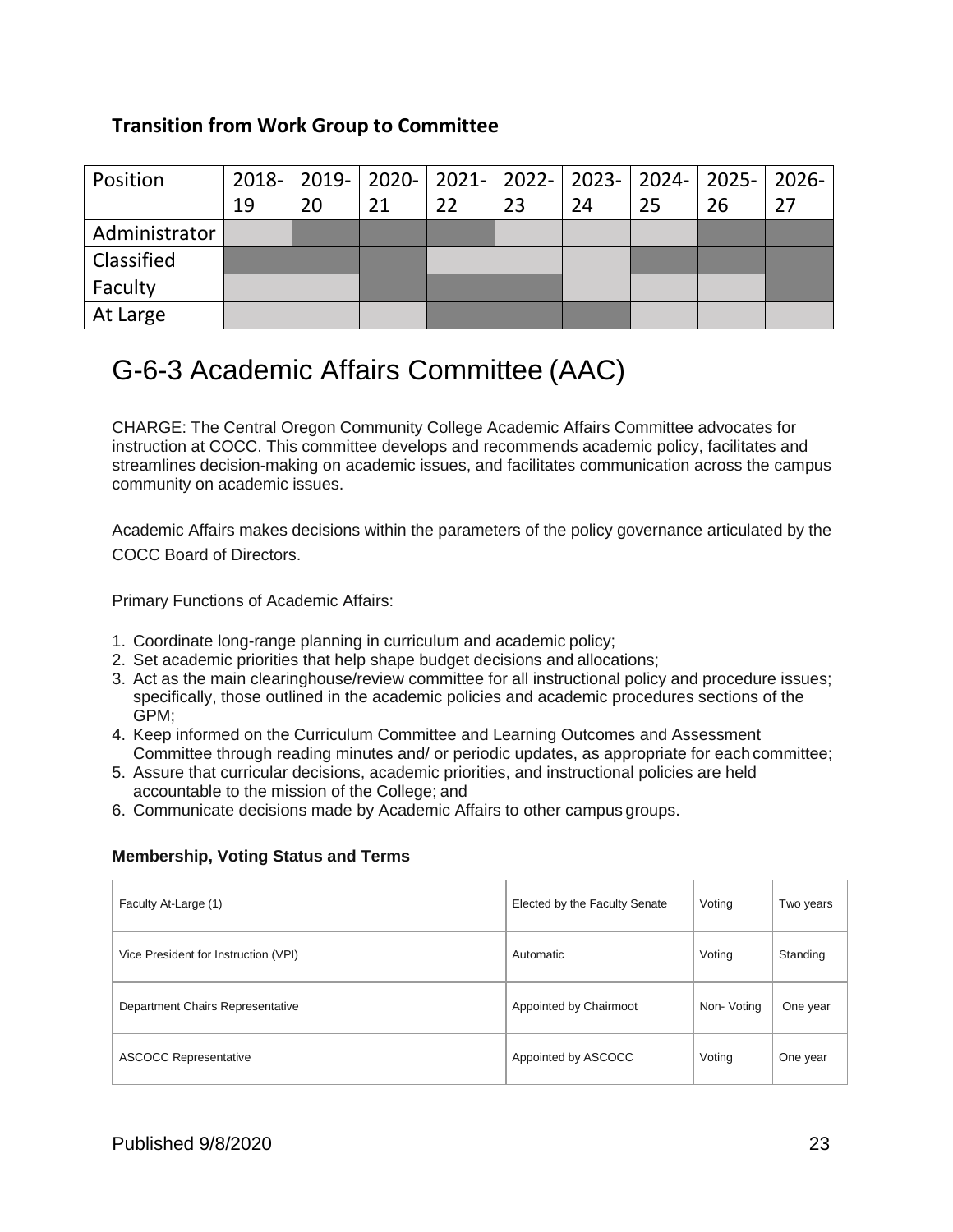| Registrar                                                                                 | Automatic                                   | Non-Voting | Standing       |
|-------------------------------------------------------------------------------------------|---------------------------------------------|------------|----------------|
| Director of Curriculum and Assessment                                                     | Automatic                                   | Non-Voting | Standing       |
| IT Representative                                                                         | Automatic                                   | Non-Voting | Standing       |
| <b>Committee Specialist</b>                                                               | Appointed                                   | Non-Voting | Standing       |
| Classified                                                                                | Selected by CACOCC President<br>or designee | Voting     | Three<br>Years |
| Faculty (4)*                                                                              | Elected by the Faculty Senate               | Voting     | Two years      |
| Faculty Forum President-Elect or Forum Executive Team designee when<br>no PE is available | Automatic                                   | Voting     | One year       |
| <b>CTE Council Representative</b>                                                         | Appointed by CTE Council                    | Non-Voting | One year       |

\* Four faculty members (at least three of whom are tenured) elected by the faculty senate, serve staggered two- year terms, with the option to stay for an additional year if serving as Chair in the third year. Faculty membership should represent a balance, with no more than one faculty member from any one department, with two from Transfer and two from Career and Technical Education. (CTE)

Voting members will recuse themselves from voting on decisions in which they believe they may have a conflict of interest, including over-representation by any one department on pertinent issues.

The President of the College may appoint non-voting administrative liaisons to sub-committees or task forces.

**Chair Election**: The committee shall elect a new Chair by its mid-April meeting.

#### **Presentations to Academic Affairs:**

Academic Affairs encourages presentation of all instructional issues by all campus constituents. Examples of relevant instructional issues include but are not limited to:

- Instructional policies impacting admissions, advising, curriculum, Banner, students.
- Instructional policies impacting faculty, such as academic calendars, campus-wide outcomes, block scheduling, grading policies, final exam schedules.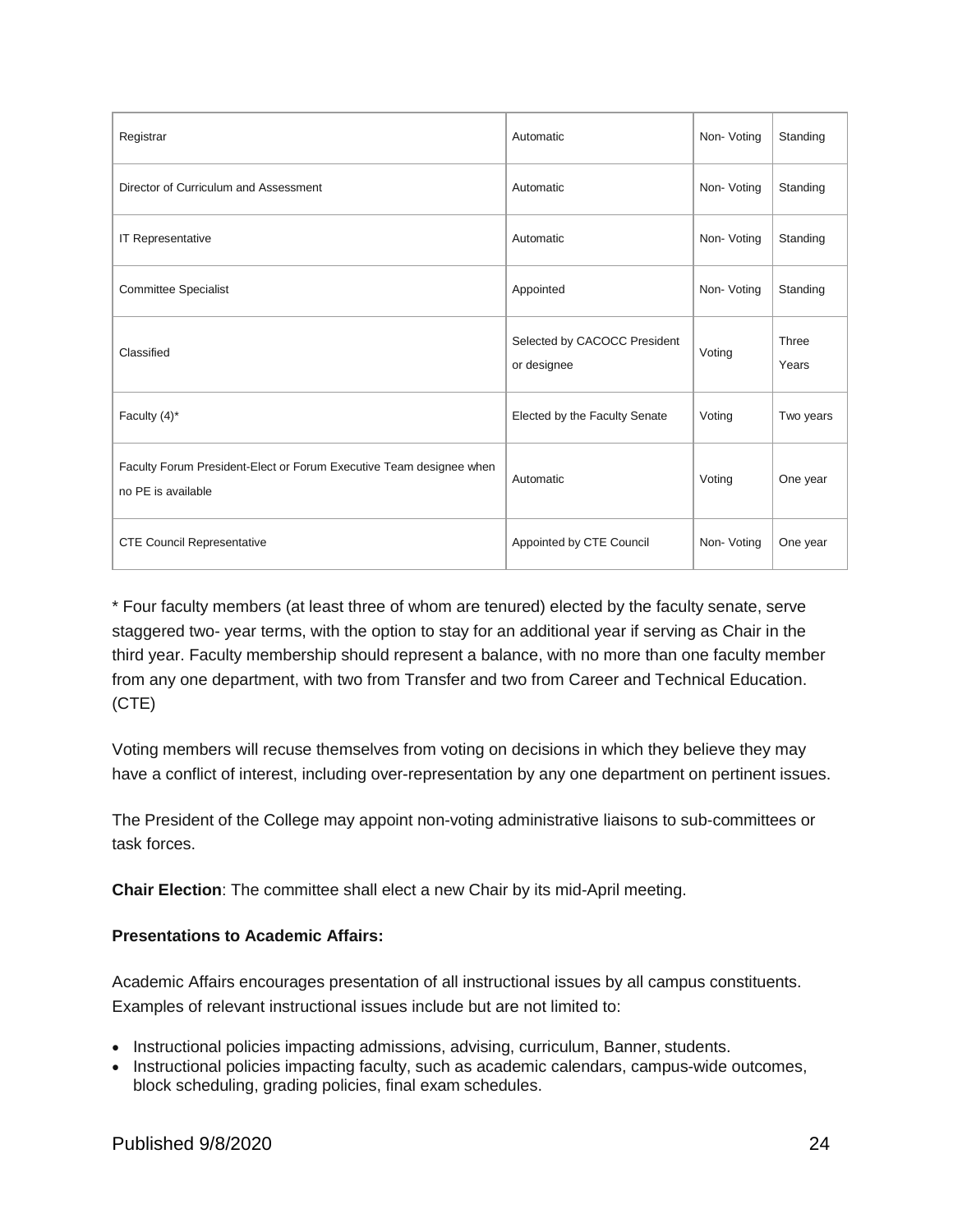#### **Committee Process:**

- 1. **Presentation Checklist Form:** All presenters will need to complete a presentation checklist form (Form #1: Presentations to Academic Affairs Checklist), and e-mail it to the Academic Affairs Chair by his or her specified deadline. Please consult the Instructions for Academic Affairs Presentation Checklist Form, as a reference for completing Form #1.
- 2. **Information Items:** Presenters may simply want advisory input or to notify the committee of campus discussions. These presentations do not require a decision by the committee. In these situations, the Committee may advise and/or approve support but no first or second reading is required. These situations will be noted in the Minutes. If presentations include issues not relevant to Academic Affairs, presenters will be referred to appropriate campus resources, including other committees.
- 3. **Action Items:** Presentations including an Action Item are required to complete and submit the following form (Form #1: [Presentations to Academic Affairs Checklist\)](https://www.cocc.edu/uploadedFiles/Policies_and_Procedures/General_Procedures_Manual/General/Academic-Affairs-Presentation-Checklist.docx) prior to being scheduled. Following the presentation, a signature form (Form #2: [Academic Affairs Action](https://www.cocc.edu/uploadedFiles/Policies_and_Procedures/General_Procedures_Manual/General/Academic-Affairs-Signature-Form.docx) [Item Signature Form\)](https://www.cocc.edu/uploadedFiles/Policies_and_Procedures/General_Procedures_Manual/General/Academic-Affairs-Signature-Form.docx) must be signed by the presenter, the chair of Academic Affairs and the Vice President of Instruction (VPI) to indicate the decision has been reviewed. The presenter, chair, and VPI all receive copies of the form for their records.
	- a. Action items, may receive any of the following options:
		- 1. Approve the proposal as submitted;
		- 2. Approve an amended proposal;
		- 3. Vote against a proposal;
		- 4. Create a task force to address any issues arising as they relate to the needs and goals of the instruction at COCC;
		- 5. Appoint additional individuals to a task force to broaden the range of interests and/or deepen the levels of expertise;
		- 6. Modify the task given to a task force;
		- 7. Refer the issue to the Vice President for Instruction/Instructional Deans and/or other appropriate College Committees (such as College Affairs, Student Affairs, Chairmoot, CTE Council, Institutional Support Committee, Faculty Senate) for broader review and consideration.
- 4. **Approval and Communications:** Final approval and communication of Actions and Recommendations of the Academic Affairs Committee shall be subject to the policies defined in G-6-1.3 and G-6-1.4.
- 5. **Implementation:** Recommendations made by Academic Affairs and approved by the President should be implemented by responsible parties. In addition to those presenting proposals to Academic Affairs, other parties may be involved in implementation and communications regarding action items. The table below describes individuals or groups potentially included in communication and implementation of recommendations.

### **Recommendations for Implementation of and Communications about Approved Proposals:**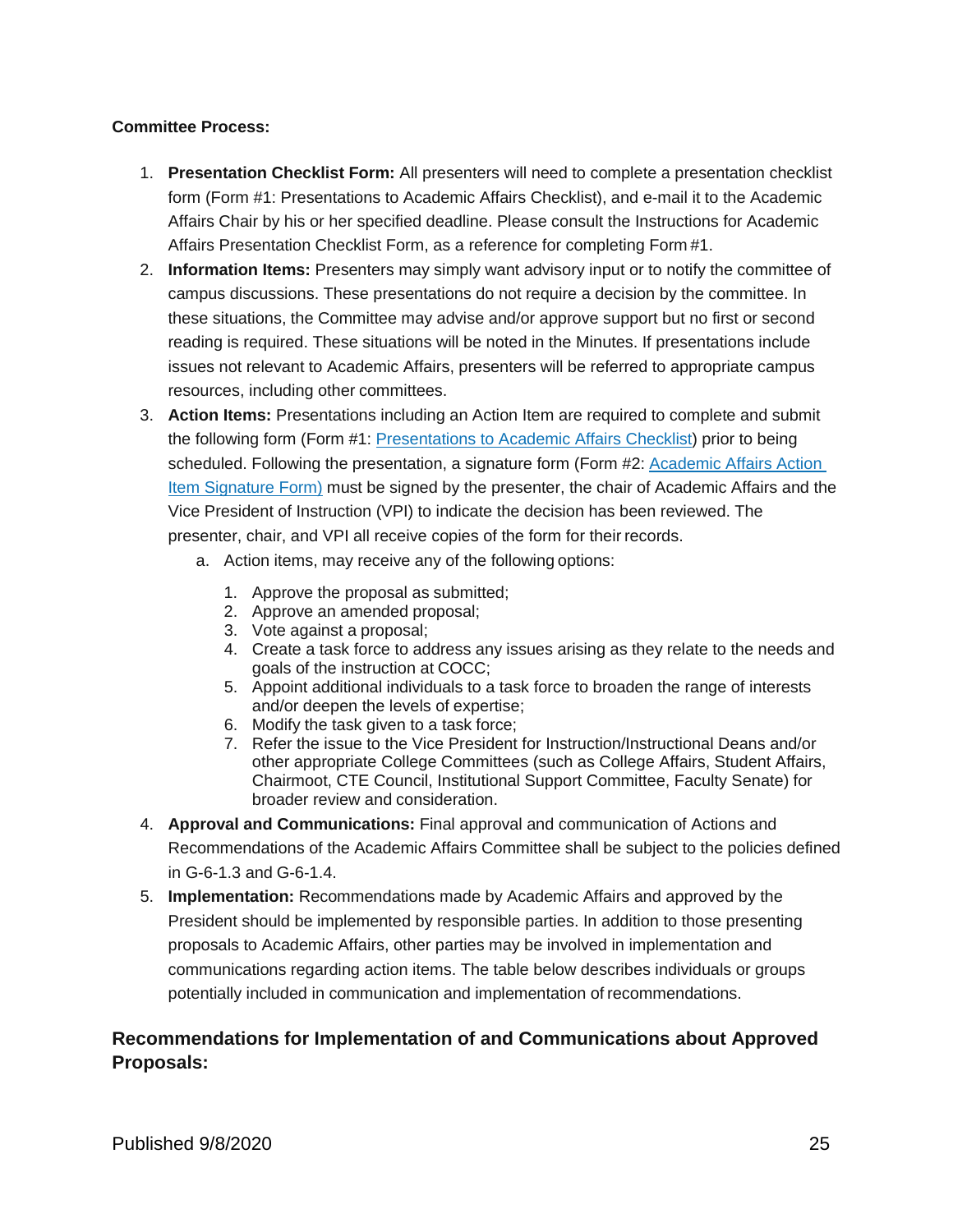| <b>Recommendations</b>                                                                               | <b>Parties Included in</b><br><b>Communication/Implementation</b>                  |
|------------------------------------------------------------------------------------------------------|------------------------------------------------------------------------------------|
| Program level                                                                                        | Program Director, VPI, Dean, and/or Faculty Senate<br>Chair                        |
| Instructional policies that impact admissions, advising, curriculum,<br>Banner, and student services | VPI, another appropriate administrator, Dean and/or<br><b>Faculty Senate Chair</b> |
| Instructional policies that impact faculty                                                           | VPI and/or Faculty Senate Chair                                                    |
| Policies that impact the larger campus                                                               | VPI, Faculty Senate Chair, College Affairs and/or President                        |

#### **College Communication:**

In order to facilitate communication between faculty and administration, the Chair of Academic Affairs may communicate directly with the Vice President for Instruction and/or Academic Deans and the President of the College.

## G-6-3.1 Learning Community Committee - **Disbanded**

Committee disbanded 11/2018 by AAC, presented by VPI & GPM updated by CAC

## G-6-3.2 College Curriculum Committee

CHARGE: The Curriculum Committee is a sub-committee of the Academic Affairs Committee and will review for approval all new proposals, suspensions/deletions, and revisions to credit curriculum (courses and academic programs). Academic programs are defined as any institutionally established combination of courses and/or requirements leading to a degree or certificate.

Primary functions of the Curriculum Committee:

- 1. Approve additions, suspensions, and modifications to all credit courses and academic programs which include, but are not limited to:
	- a. Student learning outcomes
	- b. Assessment of student learning outcomes
	- c. Credits and load units
	- d. Contact hours
	- e. Course and program titles and descriptions
	- f. Pre-requisites and sequencing
	- g. Course and program mapping
	- h. General education and related instruction
	- i. Discipline studies
	- j. State definitions of degrees and certificates.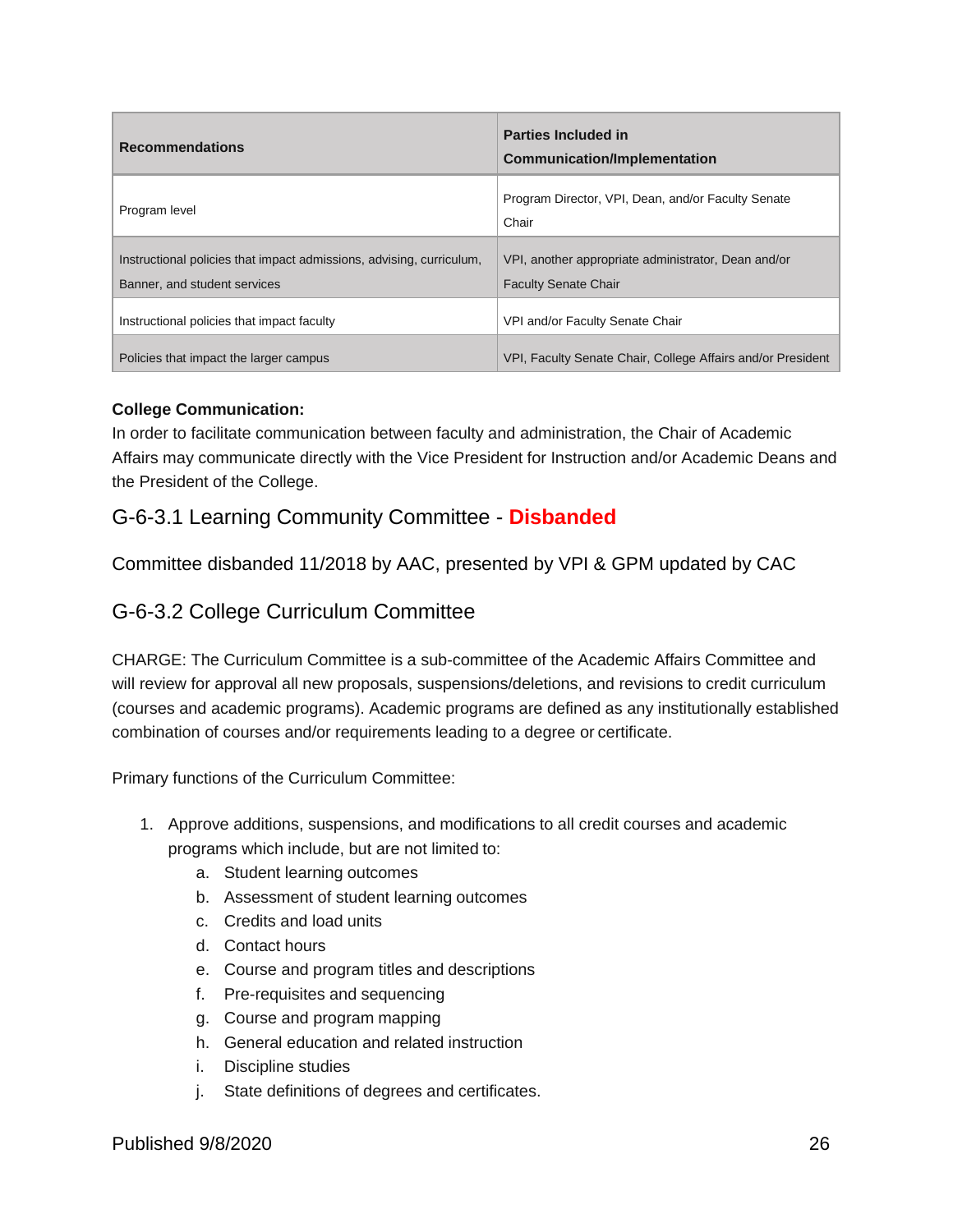

**Name: Betsy Julian** 

Date: Sept 30, 2020

**Department**: \_\_\_\_\_\_\_\_\_\_\_\_\_\_\_\_\_\_\_\_\_\_\_\_\_\_\_\_\_\_\_\_\_\_\_\_\_\_\_\_\_\_\_\_\_\_\_\_\_\_\_\_\_\_\_\_\_\_\_\_\_\_\_\_\_\_\_\_\_\_\_\_\_\_\_\_\_\_\_\_\_\_\_\_\_\_\_\_\_\_\_\_\_\_\_\_\_\_\_\_\_ Instruciton

## COCC Contact Information: bjulian@cocc.edu

Use the instructions for this document to complete your presentation checklist; then e-mail your completed presentation checklist (*not* the instructions) to the Academic Affairs chair by his or her specified deadline. **Please note:** If an item listed is not relevant to your specific presentation to Academic Affairs, please mark as **N/A**. Use as many pages as necessary.

#### **PROPOSAL OVERVIEW**

Due to recent changes in modes of instruction, definitions are needed for: online hybrid remote in-person

#### **TYPE OF AGENDA ITEM**

| Information Item (requires approval of AA Chair)                                                            |
|-------------------------------------------------------------------------------------------------------------|
| <b>Action Item</b>                                                                                          |
| Information and committee feedback                                                                          |
| Procedure—revision (Attach current procedure with proposed changes illustrated with track<br>changes)       |
| Procedure-new                                                                                               |
|                                                                                                             |
| Policy—revision (Attach current policy with proposed changes illustrated with track changes)<br>Policy-new  |
| New academic program (Complete only items #1 and #2 on this form and attach stage 2<br>document.)<br>Other: |